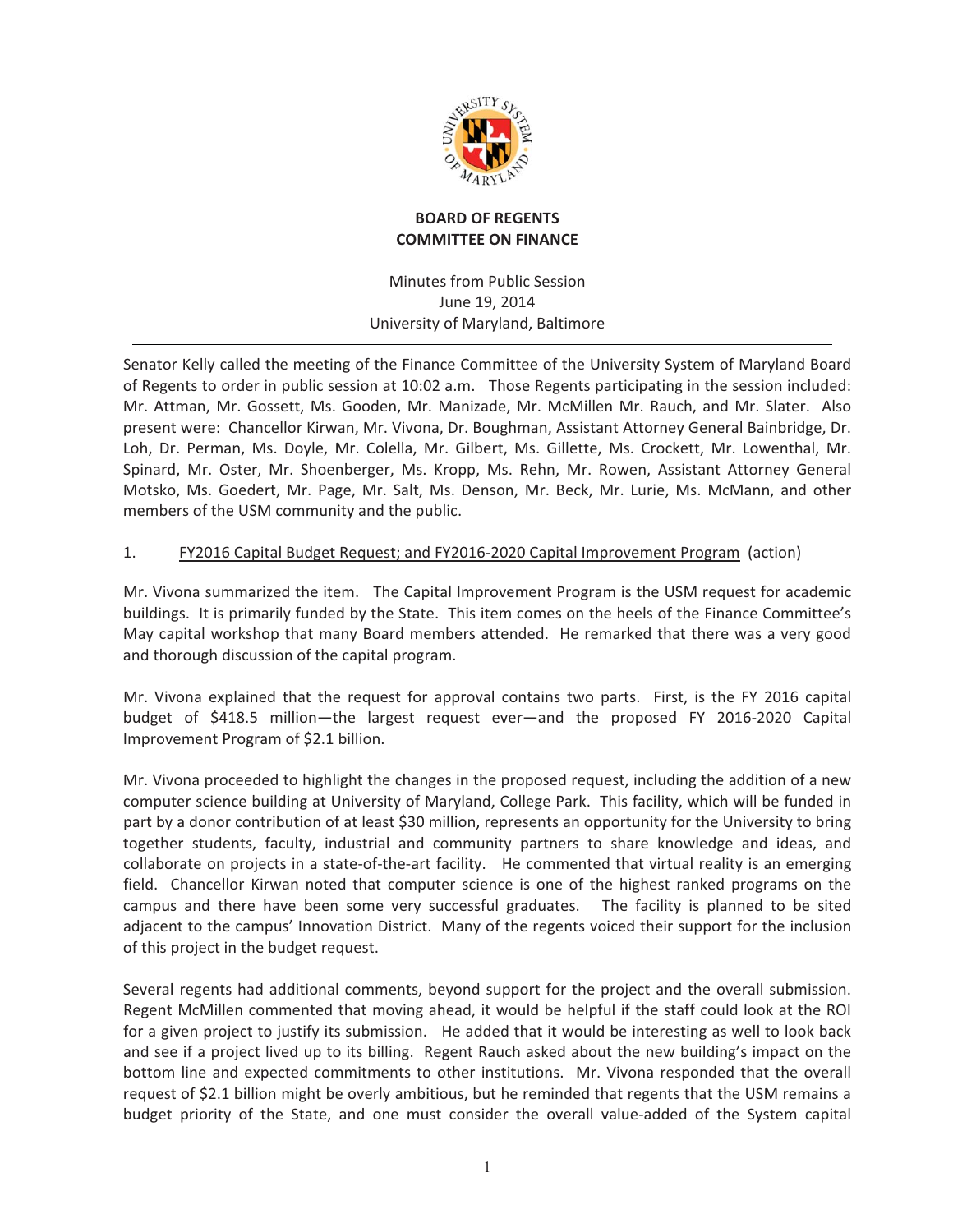program. He stressed that it is very important to articulate the true need of the University System at this juncture. Regent Gooden stated that if the System gets into a priority setting situation, she would consider this facility, particularly as part of the STEM initiative, a high priority.

Noting that the request in FY 2019 was lower than the preceding years, Regent Slater inquired about the drop off and if it was possible to move Frostburg's education building and UMES' health facility into FY 2019. Mr. Vivona explained that due to the priority setting and the scheduling of construction, the large bulk of the costs is not always spread out evenly. Regent Slater offered a motion to advance the two projects. Regent Rauch seconded the motion. With a 4-4 vote, the motion did not carry.

Senator Kelly offered an amendment to the Chancellor's recommendation regarding funding for the new computer science facility.

**The Finance Committee recommended that the Board of Regents approve the FY 2016 Capital Request** and CIP. THE COMMITTEE FURTHER RECOMMENDED THAT THE UNIVERSITY OF MARYLAND, COLLEGE **PARK MUST OBTAIN A FIRM COMMITMENT OF FUNDING OF AT LEAST \$30 MILLION FOR THE NEW COMPUTER SCIENCE CENTER.** 

(Senator Kelly moved recommendation, seconded by Regent Attman, unanimously approved)

#### 2. FY 2015 System Funded Construction Program Request (action)

Mr. Vivona explained that the request for approval of the FY 2015 System Funded Construction Program is in the amount of \$125.5 million that is the first year of the proposed FY 2015-2019 System Funded Construction Program of \$489 million. The request includes projects proposed for planning, construction and/or equipment funding in FY 2015-so, once we vote on it, it's "activated." He added that the System Funded Construction Program request is funded by USM resources. Many of these projects will be funded via the 36th bond resolution. He pointed out that the use of cash has been significantly limited and in many cases curtailed. Where there is a cash-funded project, a repayment of the cash to the fund balance will be incorporated in the annual fund balance goals of the institutional president.

Mr. Vivona reviewed a few of the changes to the program as indicated in red on the chart. He pointed out that the Frostburg residence hall is in the plan, but has not been accelerated, explaining that he is awaiting the actual enrollment performance over the upcoming year. If the students enroll, that would set the stage for the consideration of a new dorm. Unfortunately the spread in the interest rates remains too high in the public-private market, which would result in driving up student rental rates. He added that with Wall Street watching the USM, and all of higher education, very carefully right now, there just is not room in the restricted budget for the construction of dormitories. Regent Slater asked how the 2015 submission compares with the previous years. Mr. Beck responded that the bond figures remain in the same range, however the recommended cash spending is down, alluding to Mr. Vivona's opening remarks.

## **The Finance Committee recommended that the Board of Regents approve the FY 2015 System Funded Construction-Program-Request-as-presented.-**

(Regent Attman moved recommendation, seconded by Regent Gooden, unanimously approved)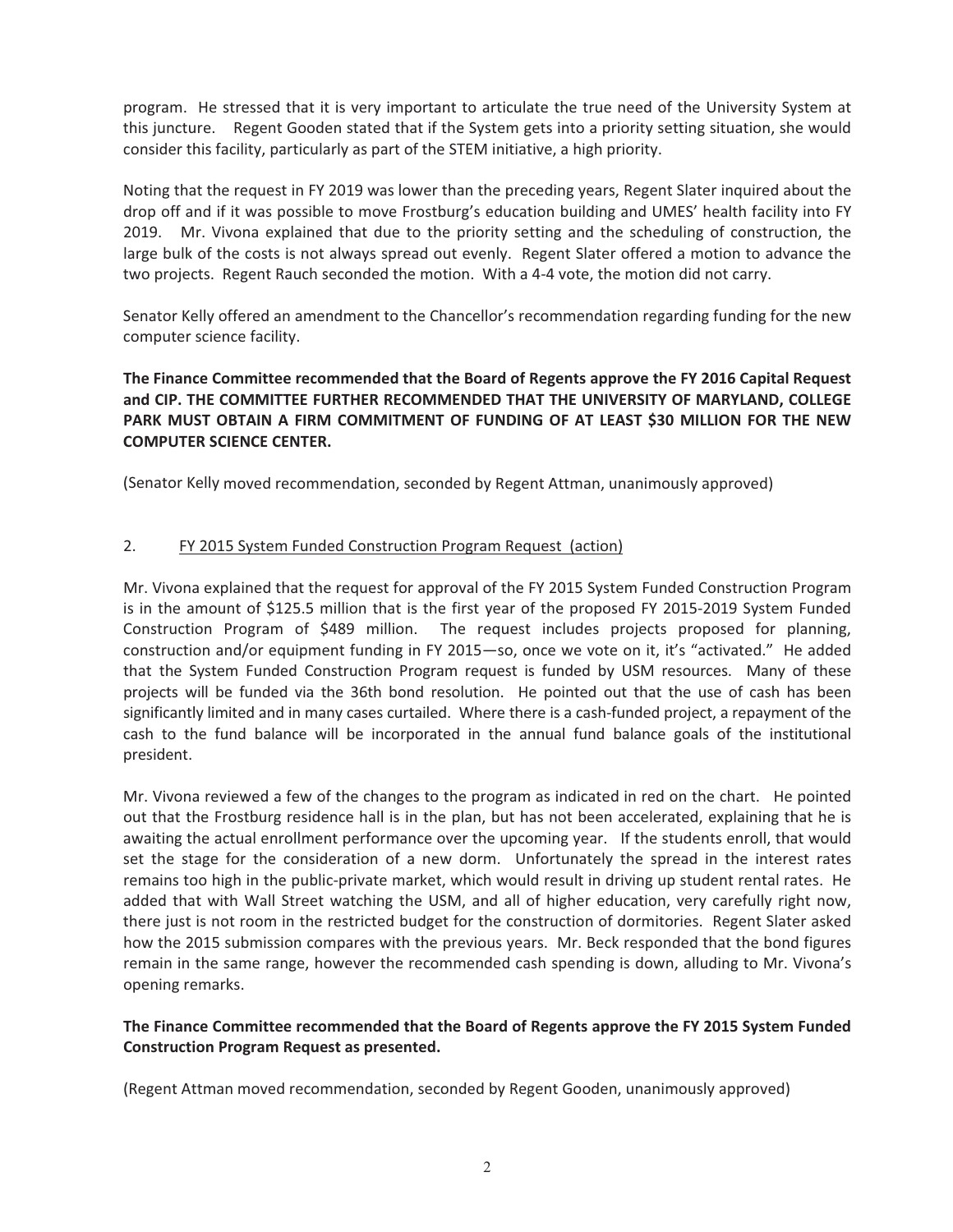## 3. University System of Maryland: Thirty-Sixth Bond Resolution—Auxiliary Facility and Tuition Revenue Bonds (action)

Mr. Vivona noted that the resolution follows what was just approved in the System Funded Construction Program. The academic facilities projects included have been previously approved by both the Board and the General Assembly. The bonds are backed by USM tuition and auxiliary fees. He added that he believes this lives within the parameters of the credit rating agencies.

Regent Gossett asked about the \$200,000 for the UMBC Events Center. Mr. Beck responded that the amount corresponded to the bond portion of a much larger planning figure as indicated on the chart.

## The Finance Committee recommended that the Board of Regents approve the Thirty-Sixth Bond **Resolution.-**

(Regent Gossett moved recommendation, seconded by Regent Attman, unanimously approved)

#### 4. Revision to Board Policy VIII-1.10-Policy for Capitalization and Inventory Control (action)

Mr. Vivona stated that the revisions to the policy bring a sense of reasonableness to the process of protecting and safeguarding the USM's inventory. The current process of tagging certain equipment every third year is not the most effective means for control, especially as equipment becomes obsolete. Instead, the policy will permit institutions to put in place something that reaches the goal of protecting the USM, and knowing its inventory. Mr. Page recognized several members in the audience who participated in an internal work group seeking an alternative process to appropriately inventory and account for the USM's assets. He acknowledged that the process put in place 15 years ago was no longer determined to be the best way to track and control assets. Mr. Page added that the work group consulted with the Office of Internal Audit during its discussions.

# **The Finance Committee recommended that the Board of Regents approve the proposed revision to the Policy for Capitalization and Inventory Control as presented.**

(Regent Gooden moved recommendation, Regent Attman seconded, unanimously approved)

# 5. Proposed Technical Amendments to Board Policy VII-7.00-Policy on Annual Leave for Regular Nonexempt and Exempt Staff Employees (action)

Mr. Vivona summarized the item. Two staff policies were merged into a single policy. The number of leave days permitted to be carried over in a calendar year has been adjusted to 50 days. Changes were also made to the sections that address the impact of a change in an individual's employment status. The amended policy is part of an array of policies referred to as "family friendly" policies as the USM seeks provide more options to USM employees. The proposed amendments have been conveyed to the labor unions representing USM exempt and nonexempt staff.

# **The Finance Committee recommended that the Board of Regents approve the proposed revision to the-Policy-as-presented.-**

(Regent Gossett moved recommendation, Regent Attman seconded, unanimously approved)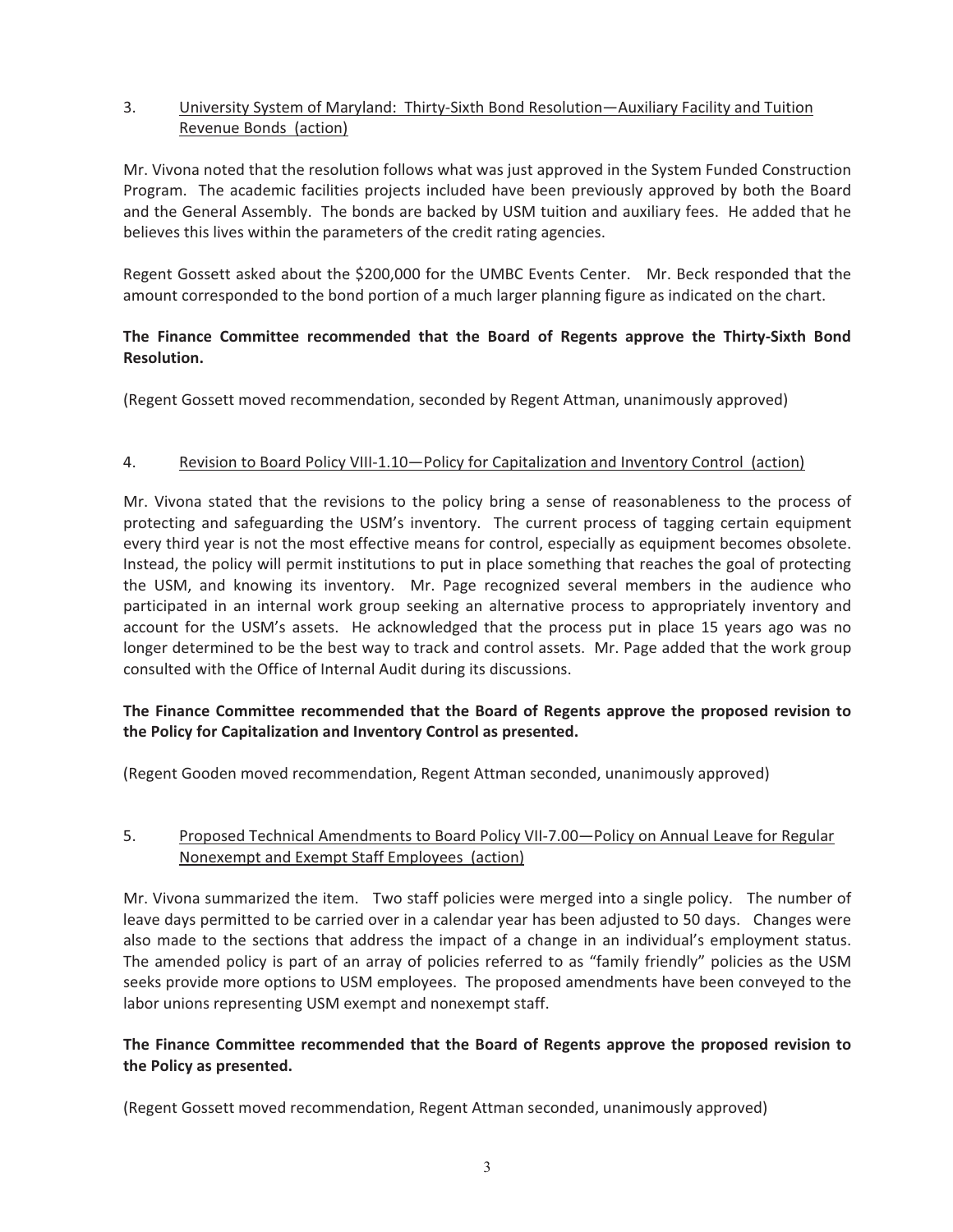# 6. University of Maryland, Baltimore: Renewal of Heat Energy Services Contract (action)

Mr. Vivona stated that UMB seeks to award the first and final five-year renewal option of a contract to Veolia Energy Baltimore Corporation for the provision of heat energy services. Regent Rauch asked if UMB was happy with the contractor and Regent Attman inquired about the cost. Mr. Rowan replied that the generation is done at a single location, using trash, so it's environmentally friendly as well as cost competitive.

# The Finance Committee recommended that the Board of Regents authorize the University of Maryland, Baltimore to execute the final and only renewal option for heat energy services with Veolia **Energy Baltimore Corporation as described.**

(Regent Slater moved recommendation, Regent Gossett seconded, unanimously approved)

## 7. Proposed FY 2015 Contract between the University of Maryland, Baltimore and the University of Maryland Medical System Corporation (action)

The item was recommended without discussion.

# **The Finance Committee recommended that the Board of Regents authorize the President of UMB to execute the Annual Contract for FY 2015.**

(Regent Attman moved recommendation, Regent Gossett seconded, unanimously approved)

#### 8. University of Maryland, College Park: Acquisition of the University of Maryland University College University Centre Property (action)

Mr. Vivona indicated that UMCP desired to acquire UMUC's facility conveniently located on Route 1. As UMUC centralized its offices in buildings in Largo and Adelphi, the building is no longer necessary for its operations. The facility will help UMCP consolidate several scattered offices in a single place. Mr. Shoenberger pointed out that the building is in good shape and the institutions each obtained an appraisal. Mr. Colella added that the location helps contribute to the institution's revitalization of Route 1.-

The Finance Committee recommended that the Board of Regents approve for the University of Maryland College Park to acquire from the University of Maryland University College its property located at 4716 Pontiac Street, known as the University Centre building, for \$5 million; and, delegate to the Chancellor the authority to execute all required documentation following legal review by the Office of the Attorney General and consistent with USM Policy and Procedures for the Acquisition and **Disposition of Real Property.** 

(Regent Slater moved recommendation, Regent Gooden seconded, unanimously approved)